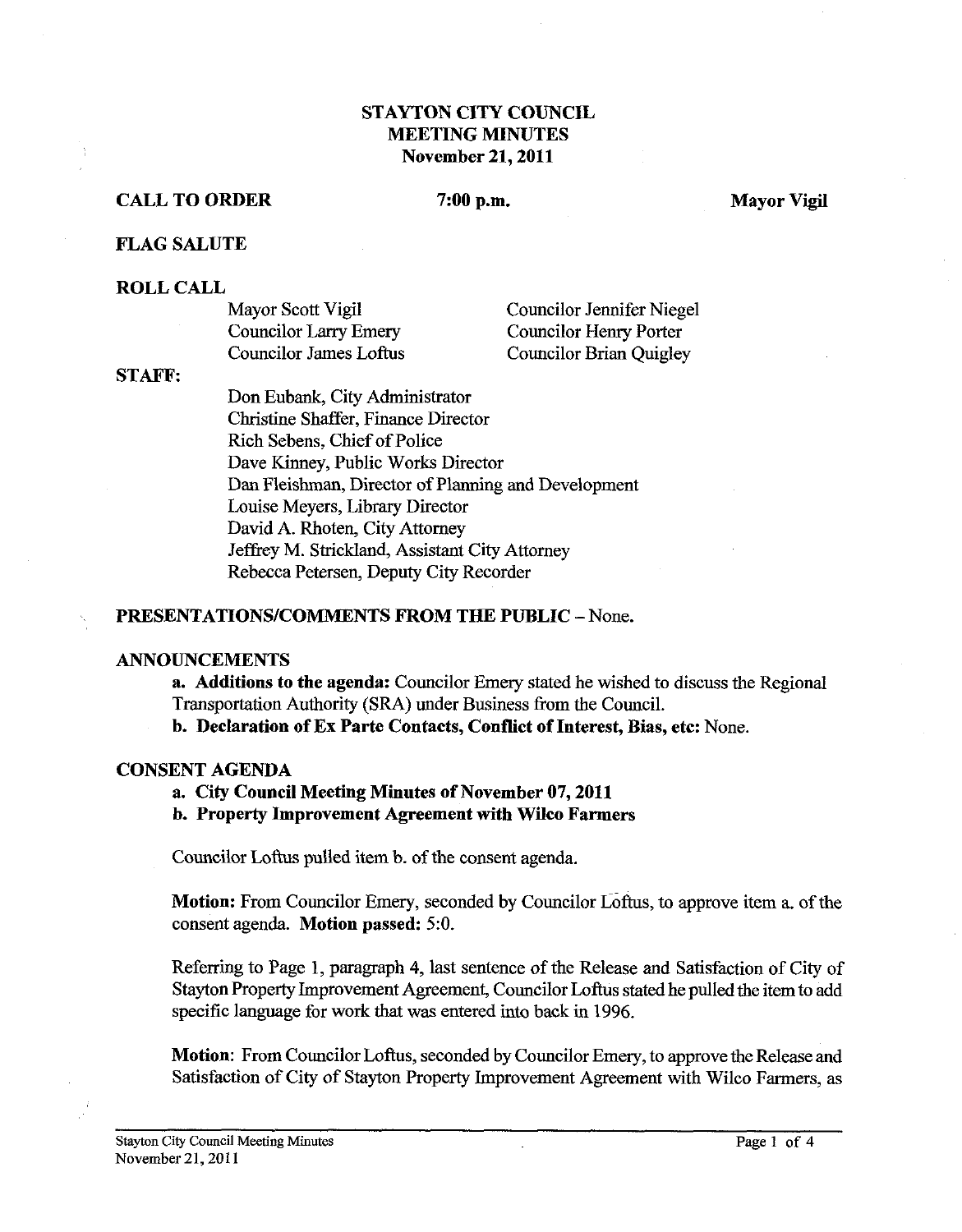amended. **Motion passed:** 5:O.

## **PUBLIC HEARINGS** - None

# **UNFINISHED BUSINESS**

## **Ordinance No. 940 Amending SMC 12.04 Streets** & **Adopting SMC 15.08**

**a. Staff Report: Mr.** Kinney reviewed the staff memorandum included in the packet materials.

**b. Council Deliberation:** Councilor Emery stated street trees on Gardner Avenue are pushing up sidewalks and they need to be repaired. The city planted the trees and should be responsible for the sidewalk repairs. Mr. Kinney stated sidewalks are the property owners' responsibility, but in some instances the Council can choose to make the repairs. Councilor Emery stated he would like to meet with Mr. Kinney to discuss various sidewalk issues that need to be addressed. Mr. Kinney stated if a significant hazard is present the city would address the issue.

Councilor Loftus asked Chief Sebens ifthe proposed ordinance for house numbers is adopted how much time will be spent enforcing it. Chief Sebens stated the police department will not be enforcing the ordinance. Mr. Kinney stated sequencing of numbers is the issue and it needs to be addressed.

Council members discussed the word reflective referred to on Page 2, 3. a. and 3.b.ii. offering suggestions to rewording the proposed language to include other reflective materials.

Staff will make corrections to the draft ordinance and bring them back to the Council at their meeting of December 05, 2011.

**NEW BUSIMESS** - None

## **STAFFICOMMISSION REPORTS**

#### **Finance Director's Report**

**a. Monthly Finance Department Report:** Ms. Shaffer stated that all was well in the finance department, and that the City has received the first distribution of **tax** dollars from Marion County.

### **Police Chief's Report**

**a. Statistical Report October 2011:** Chief Sebens stated the monthly statistics were in line with past months, and that things seem to be running smoothly.

## **Public Works Director's Report**

**a.** October 2011 Monthly Operating Report: Mr. Kinney stated due to recent windy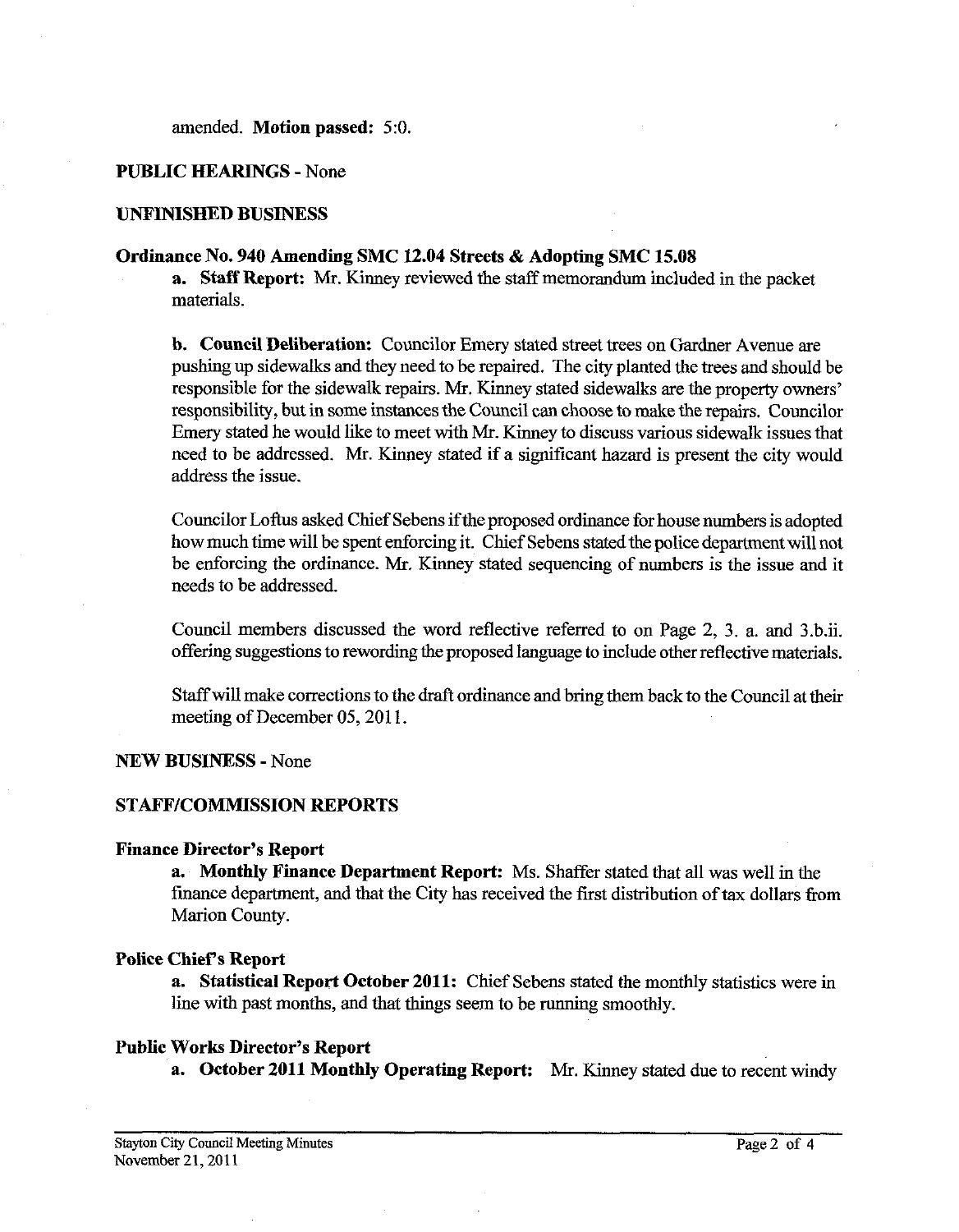weather leaves had fallen and the next couple of days could be very wet. The holiday weekend could be treacherous as catch basins may get clogged with leaves and debris. The WWTP project is going well and is on schedule. The E. Pine Street and Tenth Avenue water line construction is going well and should be completed within the next couple of weeks. In response to a question from Councilor Quigley asking if the City would be monitoring the trees at Pioneer Park, as the last storm decimated trees and caused severe damage, Mr. Kinney stated the storm is coming from the northwest direction and should not create a great amount of damage. The previous storm came straight down the valley.

# **Pool Manager's Report**

**a. October 2011 Monthly Operating Report:** Mayor Vigil stated he was concerned with the pool report as the revenues are consistently down and asked if the issue would be addressed. Mr. Eubank stated he and Ms. Shaffer were working with the pool manager regarding the issue. Councilor Emery asked if there were no swim lessons who were the guards guarding. Ms. Shaffer stated they were guarding the swim team and Kiwanis participants at the pool.

# **Library Director's Report**

**a.** October 2011 Activities/Statistics: Ms. Meyers stated the Food For Fines program had been very successful, 375 items had been collected and donated to the food bank, approximately 370 pounds of food and \$181.00 has been waived in fines. People are bringing in items that don't owe money, as they are happy to help out in time of need. The Cultural Passes are being checked out and soon the Evergreen Aviation Museum will be added; the water park will not be included in the pass. A Cultural Pass for the Stayton Family Memorial Pool has been added recently.

#### **PRESENTATIONSICOMMENTS FROM THE PUBLIC** - None.

**BUSINESS FROM THE CITY ADMINISTRATOR - Mr. Eubank reminded the Council of** the levy work session Monday, November  $28<sup>th</sup>$ , 7:00 pm in the Library Meeting Room. A short presentation will take place at *6:30* pm at the pool before hand.

### **BUSINESS FROM THE MAYOR**

**a. Council Protocol:** Referring to Councilor Emery's contact with Marion County and whether or not the "Council Protocol was violated, Mayor Vigil stated if a member of the Council is representing the entire Council at a meeting, they must have the approval of the Council first. Council members can meet with department heads without checking with the City Administrator first, and if research time will take more than 20 minutes, the issue must be brought before the entire Council. Mr. Emery did not violate any Council Protocols, he said.

# **BUSINESS FROM THE COUNCIL**

Councilor Emery updated Council members on the Regional Transportation Authority Committee (SRA). He provided statistics for patron use of CARTS, and the need for more